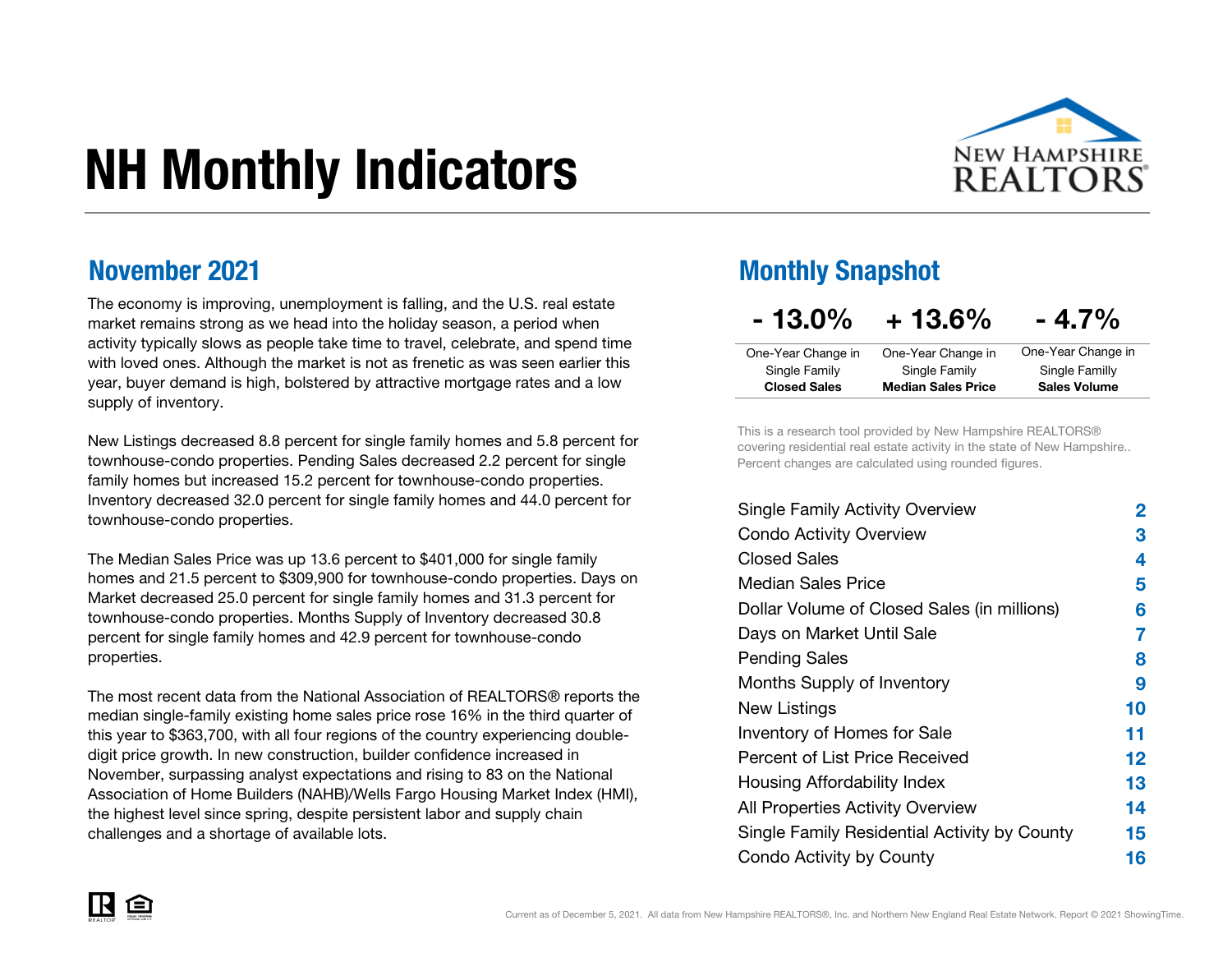### NH Single Family Residential Activity Overview

Key metrics by report month and for year-to-date (YTD) starting from the first of the year.



| <b>Key Metrics</b>                         | <b>Historical Sparkbars</b>              | 11-2020   | 11-2021   | <b>Percent Change</b> | <b>YTD 2020 YTD 2021</b> |           | <b>Percent Change</b> |
|--------------------------------------------|------------------------------------------|-----------|-----------|-----------------------|--------------------------|-----------|-----------------------|
| <b>Closed Sales</b>                        | 11-2018<br>11-2019<br>11-2020<br>11-2021 | 1,807     | 1,572     | $-13.0%$              | 16,734                   | 16,030    | $-4.2%$               |
| <b>Median Sales Price</b>                  | 11-2018<br>11-2019<br>11-2020<br>11-2021 | \$353,000 | \$401,000 | $+13.6%$              | \$334,000                | \$392,500 | $+17.5%$              |
| \$ Volume of Closed Sales<br>(in millions) | 11-2018<br>11-2019<br>11-2020<br>11-2021 | \$759.6   | \$724.0   | $-4.7%$               | \$6,519.4                | \$7,351.3 | $+12.8%$              |
| <b>Days on Market</b>                      | 11-2019<br>11-2021<br>11-2018<br>11-2020 | 36        | 27        | $-25.0%$              | 48                       | 26        | $-45.8%$              |
| <b>Pending Sales</b>                       | 11-2018<br>11-2019<br>11-2020<br>11-2021 | 1,384     | 1,354     | $-2.2%$               | 18,259                   | 16,777    | $-8.1%$               |
| <b>Months Supply</b>                       | 11-2019<br>11-2020<br>11-2021<br>11-2018 | 1.3       | 0.9       | $-30.8%$              | $-$                      |           | $-$                   |
| <b>New Listings</b>                        | 11-2018<br>11-2019<br>11-2020<br>11-2021 | 1,208     | 1,102     | $-8.8%$               | 19,479                   | 18,324    | $-5.9%$               |
| <b>Homes for Sale</b>                      | 11-2019<br>11-2020<br>11-2018<br>11-2021 | 2,029     | 1,380     | $-32.0%$              | $- -$                    |           | $-$                   |
| <b>Pct. of List Price Received</b>         | 11-2018<br>11-2019<br>11-2020<br>11-2021 | 100.6%    | 101.6%    | $+1.0%$               | 99.6%                    | 102.6%    | $+3.0%$               |
| <b>Affordability Index</b>                 | 11-2018<br>11-2020<br>11-2019<br>11-2021 | 123       | 106       | $-13.8%$              | 130                      | 109       | $-16.2%$              |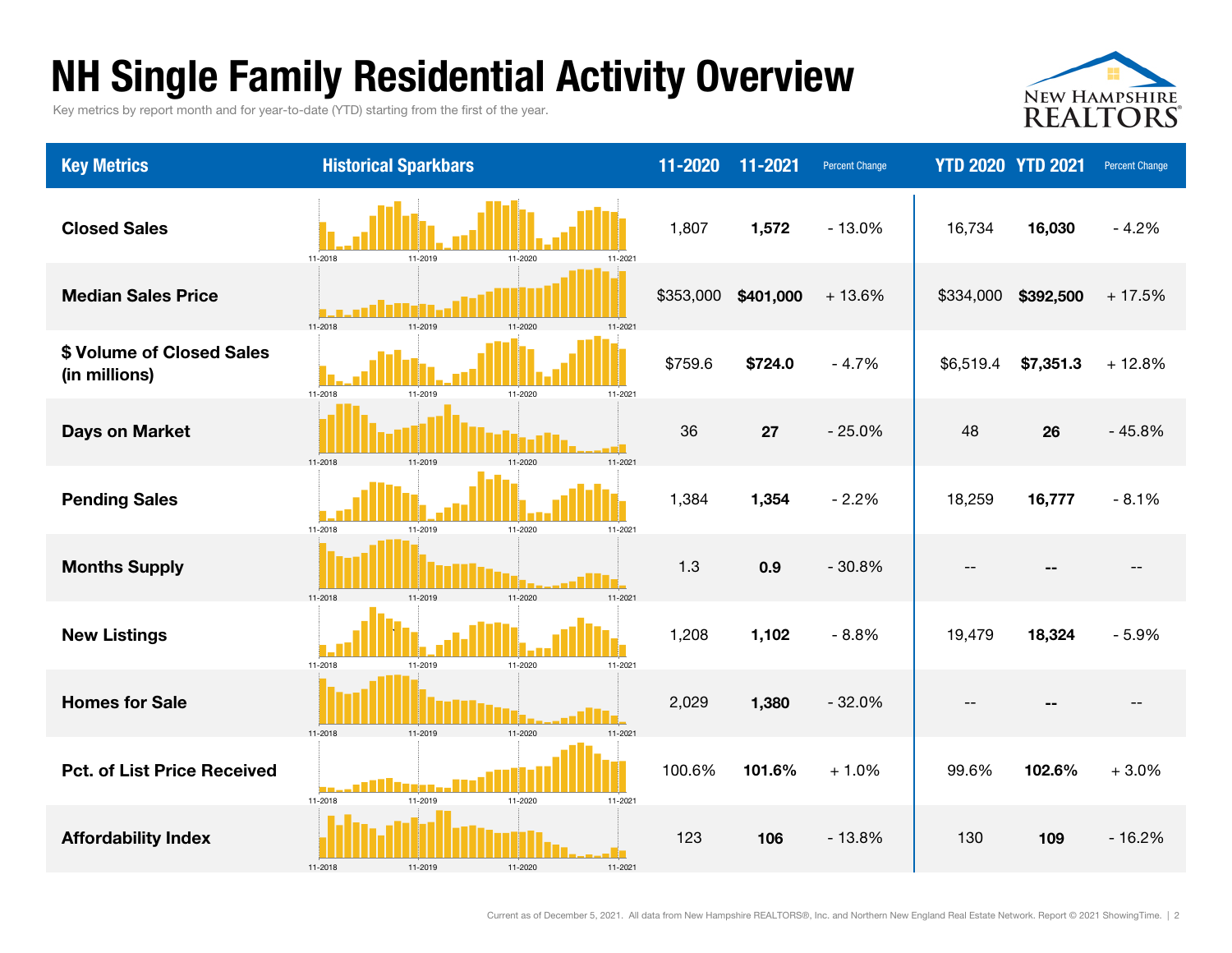# NH Condo Activity Overview

Key metrics by report month and for year-to-date (YTD) starting from the first of the year.



| <b>Key Metrics</b>                         | <b>Historical Sparkbars</b>                  | 11-2020   | 11-2021   | <b>Percent Change</b> | <b>YTD 2020 YTD 2021</b> |           | <b>Percent Change</b> |
|--------------------------------------------|----------------------------------------------|-----------|-----------|-----------------------|--------------------------|-----------|-----------------------|
| <b>Closed Sales</b>                        | 11-2018<br>11-2019<br>11-2020<br>11-2021     | 458       | 469       | $+2.4%$               | 4,582                    | 4,884     | $+6.6%$               |
| <b>Median Sales Price</b>                  | 11-2018<br>11-2019<br>11-2020<br>11-2021     | \$255,000 | \$309,900 | $+21.5%$              | \$248,950                | \$287,060 | $+15.3%$              |
| \$ Volume of Closed Sales<br>(in millions) | 11-2018<br>11-2020<br>11-2021<br>11-2019     | \$132.7   | \$163.5   | $+23.2%$              | \$1,299.8                | \$1,588.7 | $+22.2%$              |
| <b>Days on Market</b>                      | $11 - 2021$<br>11-2019<br>11-2020<br>11-2018 | 32        | 22        | $-31.3%$              | 41                       | 25        | $-39.0%$              |
| <b>Pending Sales</b>                       | 11-2018<br>11-2020<br>11-2021<br>11-2019     | 375       | 432       | $+15.2%$              | 4,908                    | 5,064     | $+3.2%$               |
| <b>Months Supply</b>                       | 11-2021<br>11-2018<br>11-2019<br>11-2020     | 1.4       | 0.8       | $-42.9%$              | $- -$                    |           |                       |
| <b>New Listings</b>                        | 11-2018<br>11-2020<br>11-2021<br>11-2019     | 382       | 360       | $-5.8%$               | 5,313                    | 5,263     | $-0.9%$               |
| <b>Homes for Sale</b>                      | 11-2018<br>11-2020<br>11-2019<br>11-2021     | 600       | 336       | $-44.0%$              | $-$                      |           | $- -$                 |
| <b>Pct. of List Price Received</b>         | 11-2018<br>11-2020<br>11-2019<br>11-2021     | 100.4%    | 101.7%    | $+1.3%$               | 99.8%                    | 102.3%    | $+2.5%$               |
| <b>Affordability Index</b>                 | 11-2018<br>11-2020<br>11-2021                | 170       | 138       | $-18.8%$              | 174                      | 149       | $-14.4%$              |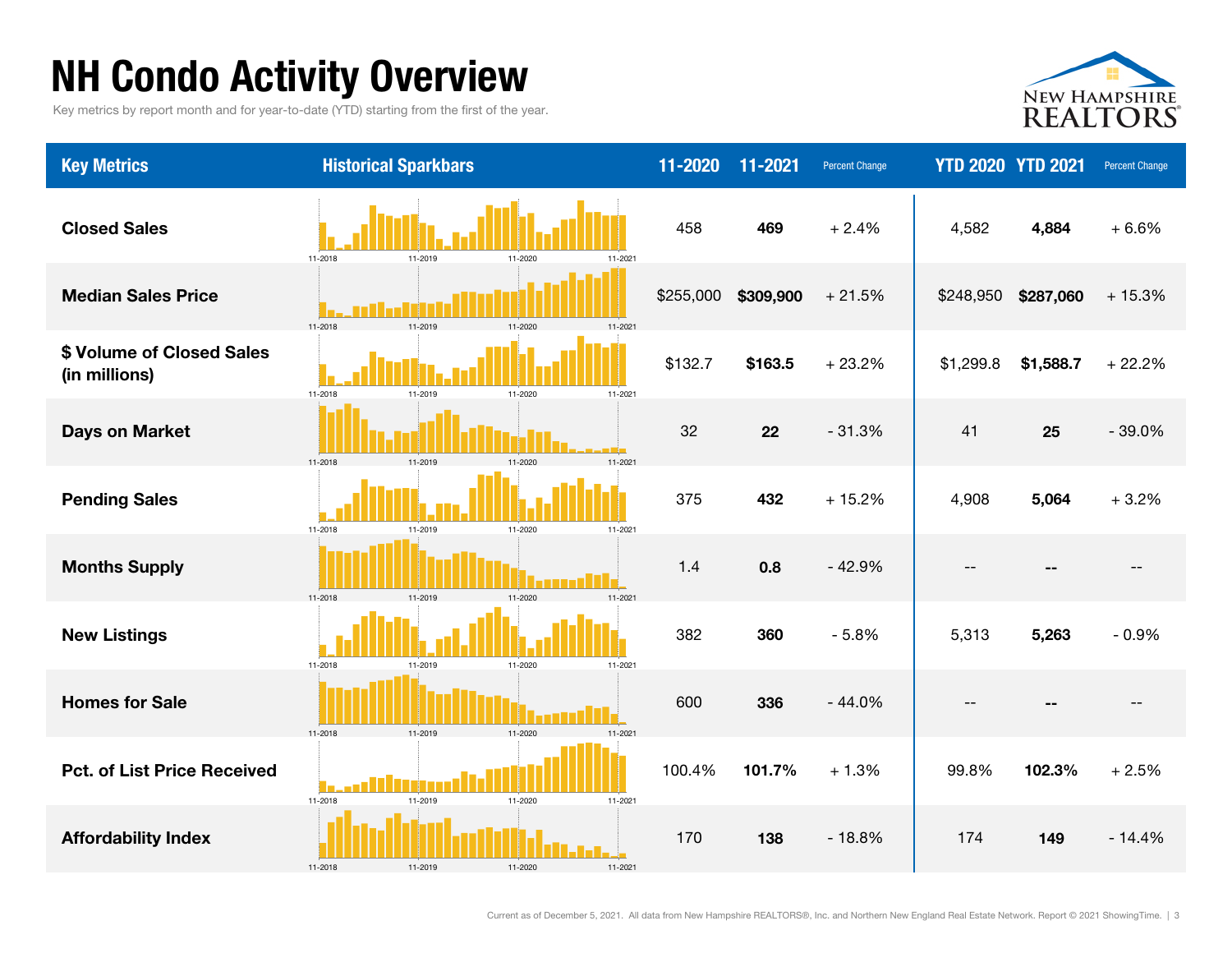### NH Closed Sales

A count of the actual sales that closed in a given month.





| <b>Closed Sales</b> | Single<br>Family | Year-Over-Year<br>Change | Condo | Year-Over-Year<br>Change |
|---------------------|------------------|--------------------------|-------|--------------------------|
| Dec-2020            | 1,740            | $+26.4%$                 | 487   | $+24.9%$                 |
| Jan-2021            | 1,030            | $+13.6\%$                | 338   | $+19.4%$                 |
| Feb-2021            | 863              | $+11.2%$                 | 321   | $+40.8%$                 |
| Mar-2021            | 1,055            | $-2.5\%$                 | 372   | $+10.7\%$                |
| Apr-2021            | 1,198            | $+7.5%$                  | 435   | $+46.0%$                 |
| May-2021            | 1,346            | $+7.4%$                  | 441   | $+30.5%$                 |
| Jun-2021            | 1.772            | $+2.4%$                  | 586   | $+27.9%$                 |
| Jul-2021            | 1.794            | $-12.1%$                 | 492   | $-10.5%$                 |
| Aug-2021            | 1,883            | $-7.7\%$                 | 494   | $-5.7%$                  |
| Sep-2021            | 1,774            | -7.6%                    | 468   | $-11.9%$                 |
| Oct-2021            | 1,743            | $-15.5%$                 | 468   | $-19.0\%$                |
| <b>Nov-2021</b>     | 1,572            | $-13.0\%$                | 469   | $+2.4%$                  |
| 12-Month Avg        | 1,481            | $-1.9%$                  | 448   | $+8.0%$                  |

#### Historical NH Closed Sales by Month

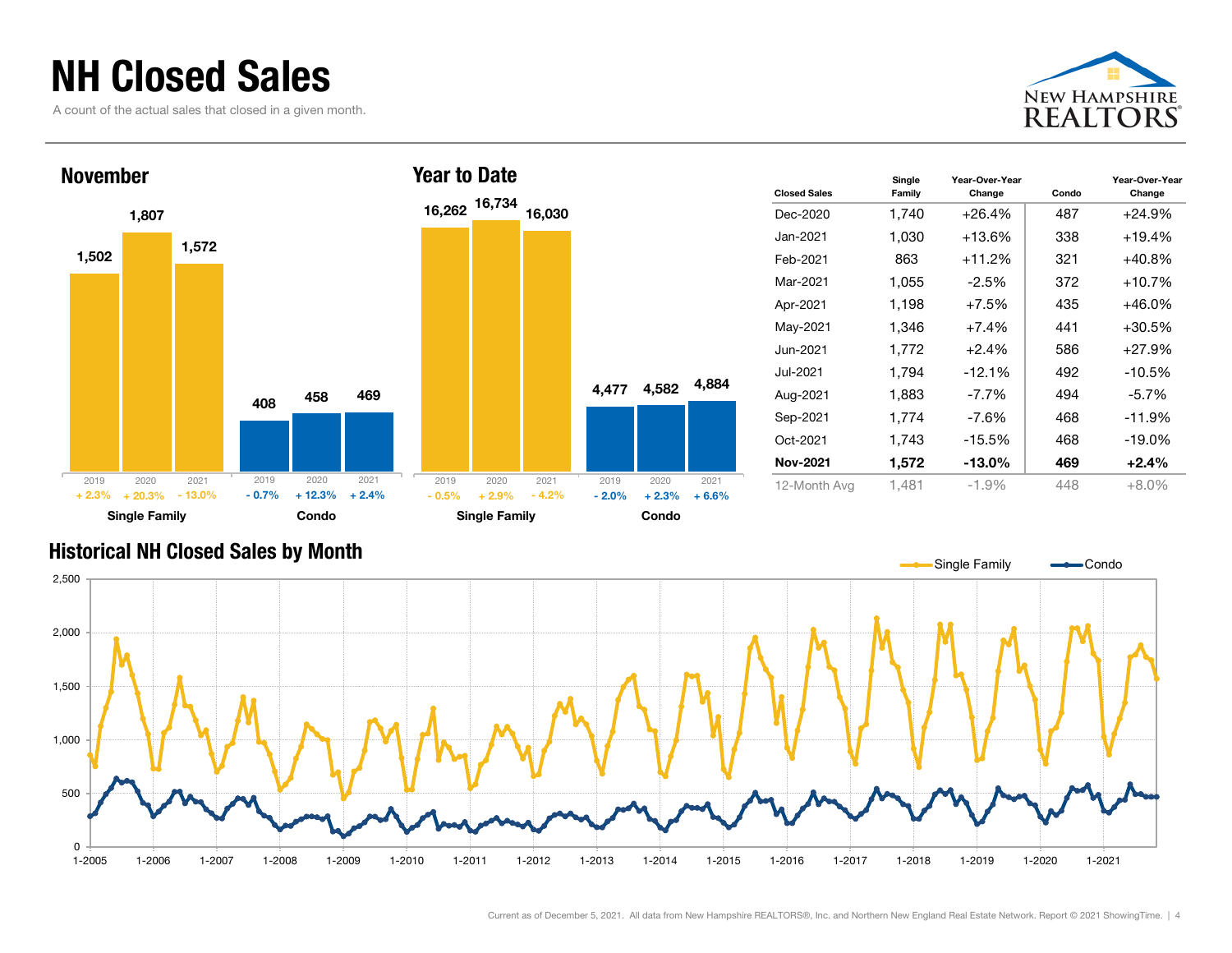### NH Median Sales Price

Point at which half of the sales sold for more and half sold for less, not accounting for seller concessions, in a given month.





| <b>Median Sales Price</b> | Single<br>Family | Year-Over-Year<br>Change | Condo     | Year-Over-Year<br>Change |
|---------------------------|------------------|--------------------------|-----------|--------------------------|
| Dec-2020                  | \$349,950        | $+16.7%$                 | \$274,000 | $+24.5%$                 |
| Jan-2021                  | \$350,000        | $+22.8%$                 | \$252,500 | $+12.2%$                 |
| Feb-2021                  | \$357,400        | $+23.5%$                 | \$273,220 | $+24.2%$                 |
| Mar-2021                  | \$365,000        | +17.2%                   | \$267,750 | $+9.5%$                  |
| Apr-2021                  | \$382,000        | $+17.8%$                 | \$278,500 | $+11.4%$                 |
| May-2021                  | \$402,800        | $+25.9%$                 | \$299,400 | $+20.1%$                 |
| Jun-2021                  | \$406,500        | $+22.9%$                 | \$280.000 | $+14.2%$                 |
| Jul-2021                  | \$405,000        | $+19.1%$                 | \$295,000 | $+20.4%$                 |
| Aug-2021                  | \$410,000        | $+17.1%$                 | \$285,000 | $+11.8%$                 |
| Sep-2021                  | \$400,000        | +14.1%                   | \$300,000 | $+20.3%$                 |
| Oct-2021                  | \$380,000        | $+8.6\%$                 | \$310,000 | $+24.0%$                 |
| <b>Nov-2021</b>           | \$401,000        | +13.6%                   | \$309,900 | $+21.5%$                 |
| 12-Month Avg*             | \$389,000        | $+17.9%$                 | \$285,000 | +16.3%                   |

#### Historical NH Median Sales Price by Month

\* Median Sales Price for all properties from December 2020 through November 2021. This is not the average of the individual figures above.

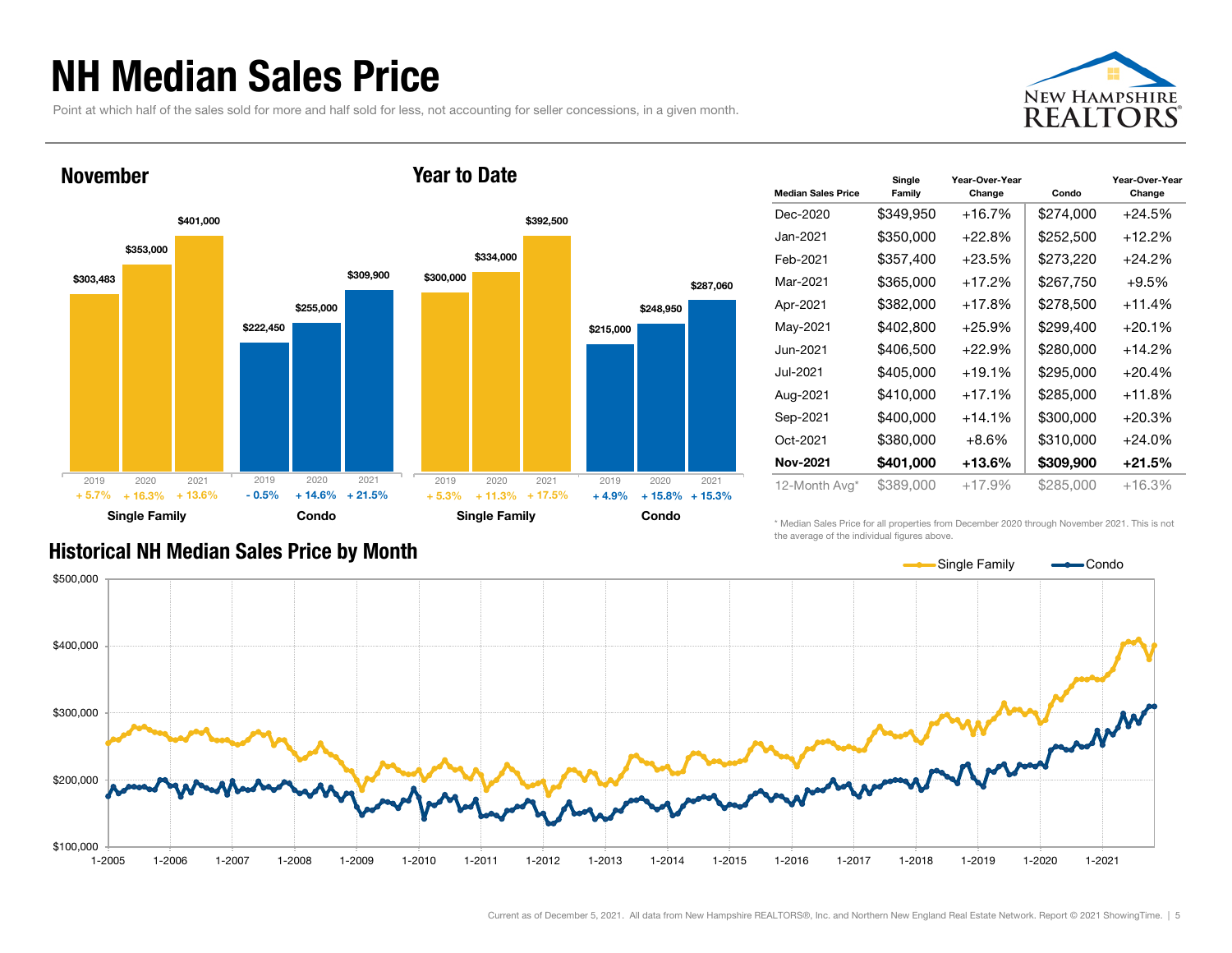### NH \$ Volume of Closed Sales

The total dollar volume for all closed sales in a given month (in millions). Does not account for seller concessions.





#### Historical NH \$ Volume of Closed Sales by Month (in millions)

| \$ Volume of Closed<br>Sales (in millions) | Single<br>Family | Year-Over-Year<br>Change | Condo   | Year-Over-Year<br>Change |
|--------------------------------------------|------------------|--------------------------|---------|--------------------------|
| Dec-2020                                   | \$716.8          | +50.5%                   | \$152.3 | +50.0%                   |
| Jan-2021                                   | \$408.3          | $+37.1%$                 | \$96.9  | $+27.8%$                 |
| Feb-2021                                   | \$344.7          | $+33.0\%$                | \$96.8  | +61.3%                   |
| Mar-2021                                   | \$447.2          | $+17.4%$                 | \$111.4 | $+19.9%$                 |
| Apr-2021                                   | \$532.2          | $+31.0%$                 | \$143.8 | +69.4%                   |
| May-2021                                   | \$656.0          | $+46.2%$                 | \$144.3 | +52.7%                   |
| Jun-2021                                   | \$843.2          | $+26.8%$                 | \$186.5 | +50.3%                   |
| Jul-2021                                   | \$847.0          | $+5.6%$                  | \$163.5 | $+6.2%$                  |
| Aug-2021                                   | \$897.6          | $+8.9%$                  | \$164.5 | $+6.1%$                  |
| Sep-2021                                   | \$857.0          | $+5.5%$                  | \$152.4 | $-1.0\%$                 |
| Oct-2021                                   | \$793.9          | $-8.1%$                  | \$165.0 | $-4.0\%$                 |
| <b>Nov-2021</b>                            | \$724.0          | $-4.7%$                  | \$163.5 | +23.2%                   |
| 12-Month Avg*                              | \$672.3          | +15.3%                   | \$145.1 | +24.2%                   |

\* \$ Volume of Closed Sales (in millions) for all properties from December 2020 through November 2021. This is not the average of the individual figures above.

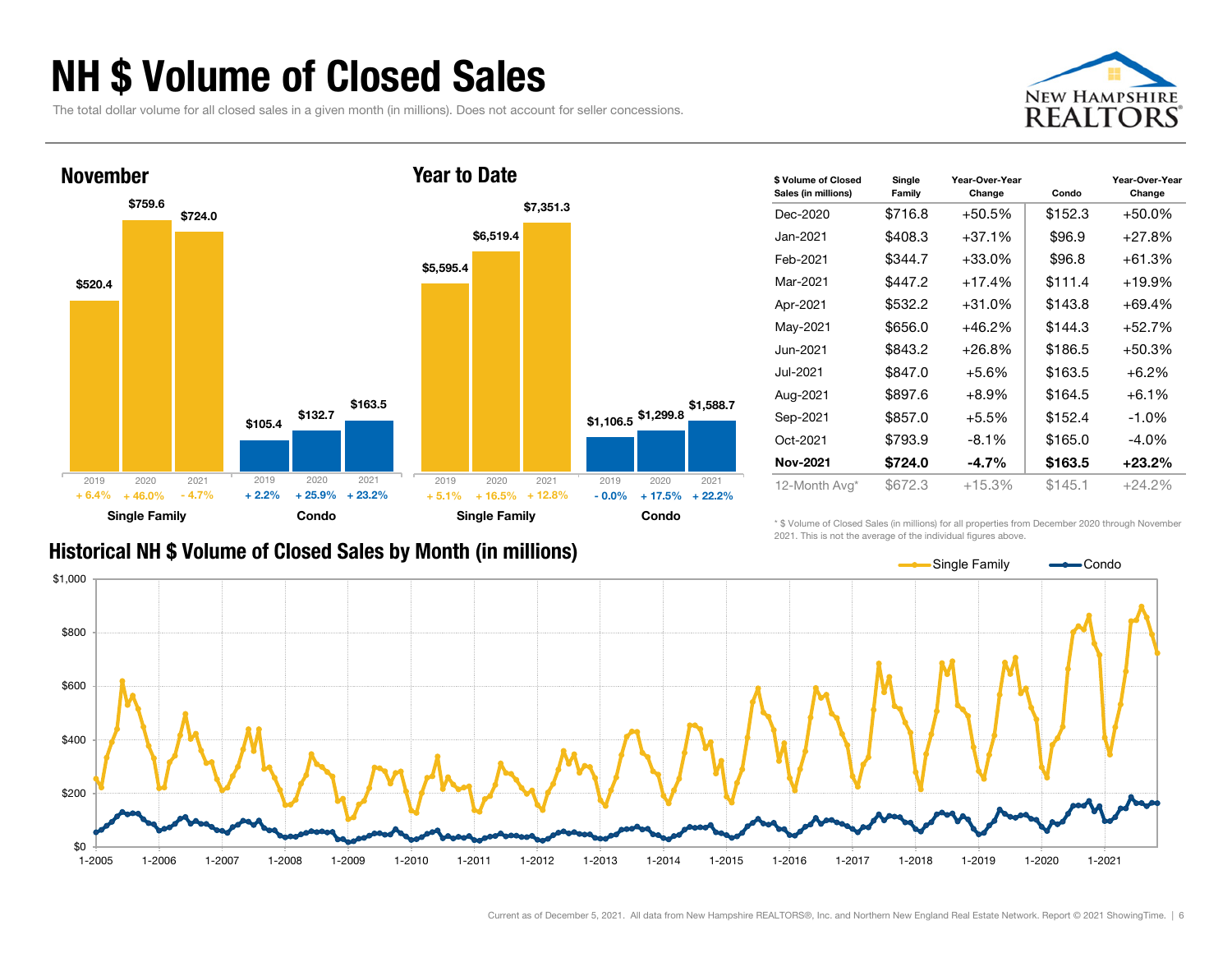### NH Days on Market

Average number of days between when a property is listed and when an offer is accepted in a given month.





| Days on Market  | Single<br>Family | Year-Over-Year<br>Change | Condo | Year-Over-Year<br>Change |
|-----------------|------------------|--------------------------|-------|--------------------------|
| Dec-2020        | 33               | -47.6%                   | 40    | $-14.9%$                 |
| Jan-2021        | 39               | $-40.0\%$                | 37    | $-31.5%$                 |
| Feb-2021        | 42               | $-47.5%$                 | 37    | $-36.2\%$                |
| Mar-2021        | 40               | $-39.4%$                 | 29    | $-45.3%$                 |
| Apr-2021        | 32               | $-42.9%$                 | 27    | $-27.0\%$                |
| May-2021        | 24               | $-52.0\%$                | 21    | $-48.8%$                 |
| Jun-2021        | 18               | $-64.0\%$                | 20    | $-54.5%$                 |
| Jul-2021        | 18               | $-58.1%$                 | 22    | $-47.6%$                 |
| Aug-2021        | 19               | -52.5%                   | 20    | $-48.7%$                 |
| Sep-2021        | 22               | $-51.1%$                 | 22    | $-40.5%$                 |
| Oct-2021        | 24               | $-41.5%$                 | 23    | $-30.3%$                 |
| <b>Nov-2021</b> | 27               | $-25.0\%$                | 22    | $-31.3%$                 |
| 12-Month Avg*   | 26               | $-46.8%$                 | 26    | $-37.7%$                 |

\* Days on Market for all properties from December 2020 through November 2021. This is not the average of the individual figures above.



#### Historical NH Days on Market by Month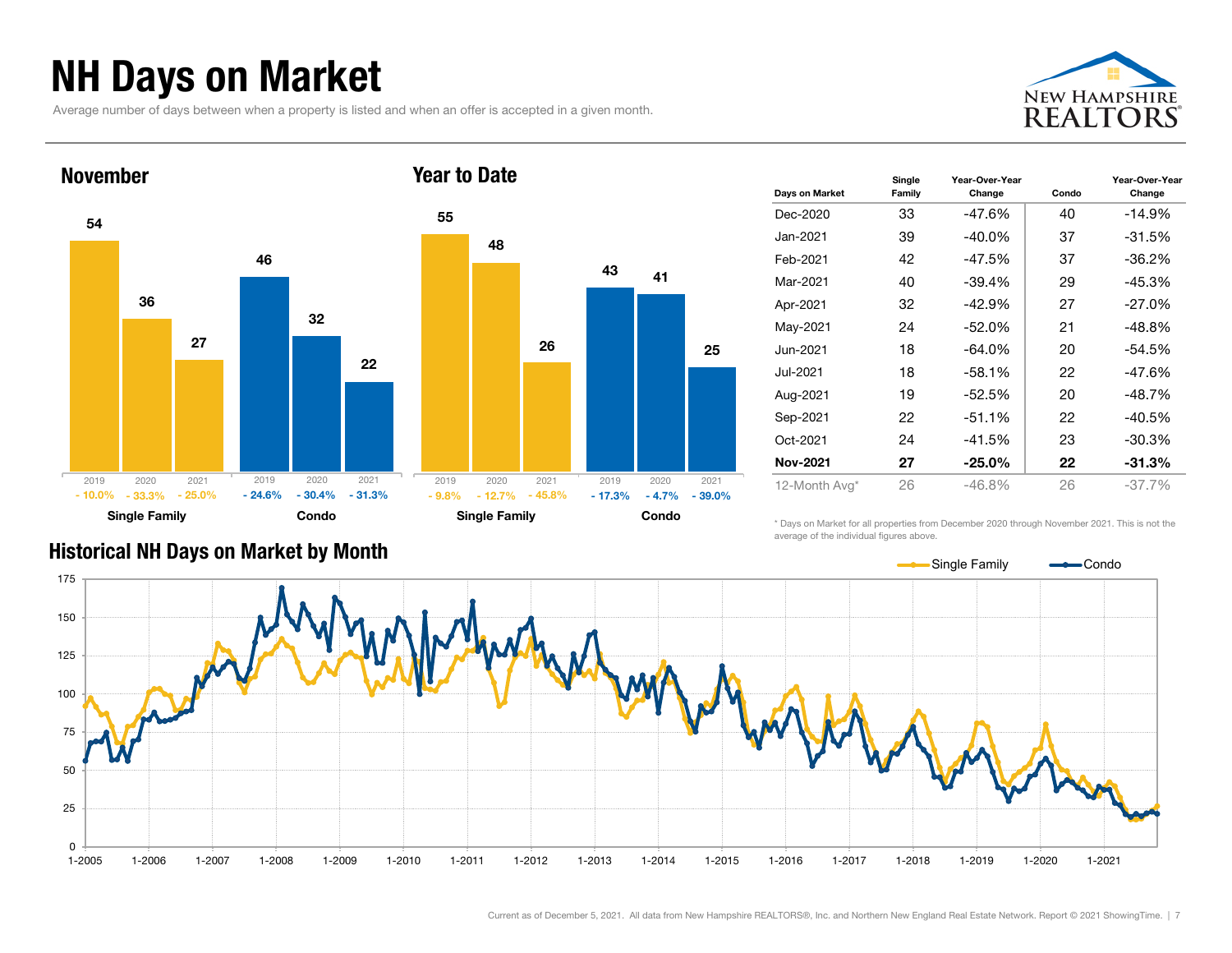### NH Pending Sales

A count of the properties on which offers have been accepted in a given month.





| <b>Pending Sales</b> | Single<br>Family | Year-Over-Year<br>Change | Condo | Year-Over-Year<br>Change |
|----------------------|------------------|--------------------------|-------|--------------------------|
| Dec-2020             | 972              | $+22.4%$                 | 301   | $+21.9%$                 |
| Jan-2021             | 1,003            | $+1.9%$                  | 389   | $+15.4%$                 |
| Feb-2021             | 974              | $-15.5%$                 | 337   | $-1.5%$                  |
| Mar-2021             | 1,391            | $+8.2\%$                 | 475   | $+43.9%$                 |
| Apr-2021             | 1,526            | $+23.4%$                 | 513   | $+100.4%$                |
| May-2021             | 1,746            | $-3.5%$                  | 488   | +4.3%                    |
| Jun-2021.            | 1,894            | $-16.9%$                 | 551   | $-5.2\%$                 |
| Jul-2021             | 1,701            | $-16.3%$                 | 455   | $-20.0\%$                |
| Aug-2021             | 1,891            | $-13.1%$                 | 502   | $-17.0%$                 |
| Sep-2021             | 1,715            | $-15.1%$                 | 435   | $-21.5%$                 |
| Oct-2021             | 1,582            | $-16.7%$                 | 487   | $-0.8\%$                 |
| Nov-2021             | 1,354            | $-2.2\%$                 | 432   | $+15.2%$                 |
| 12-Month Avg         | 1.479            | $-6.8%$                  | 447   | $+4.1\%$                 |

#### Historical NH Pending Sales by Month

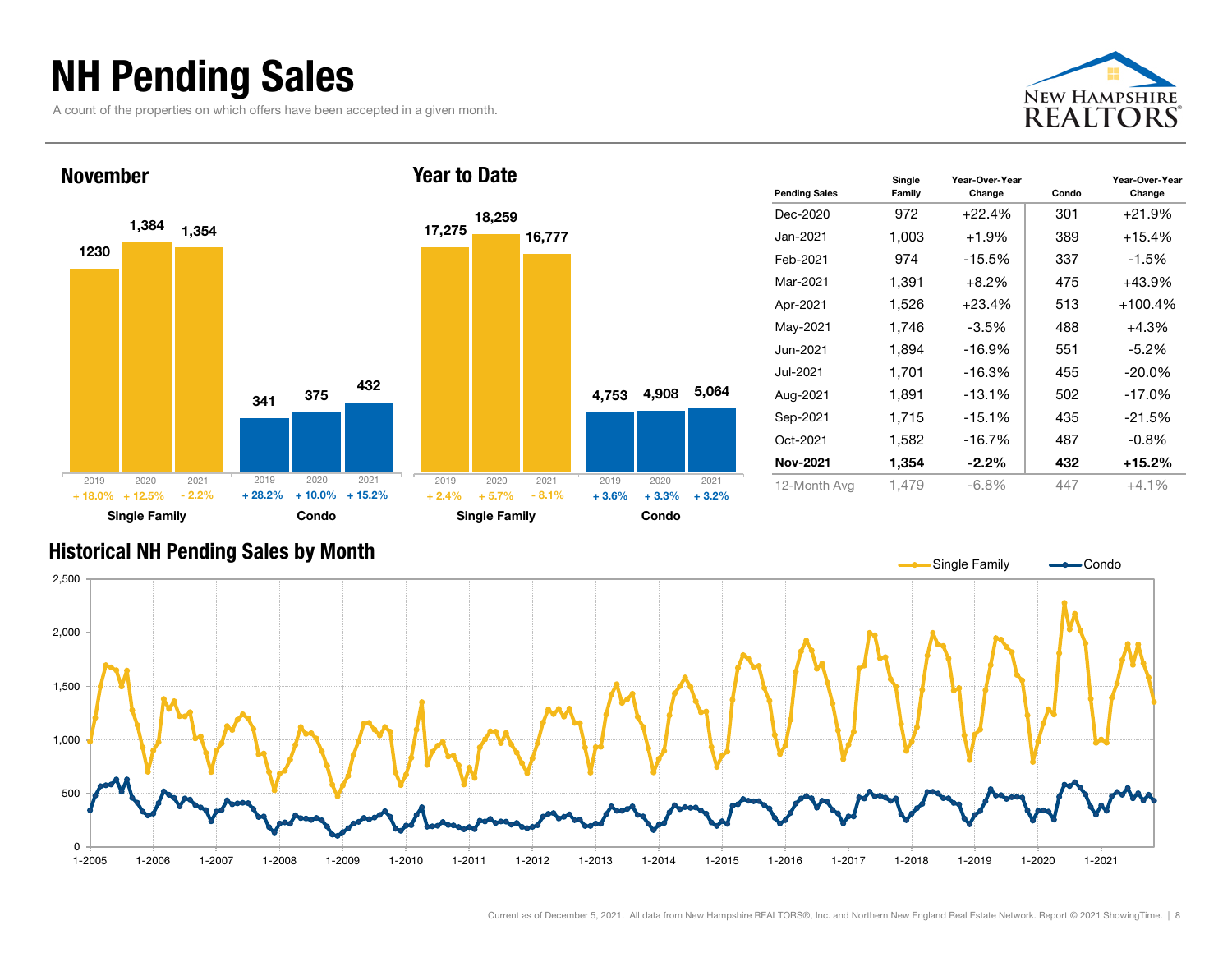### NH Months Supply of Inventory

The inventory of homes for sale at the end of a given month, divided by the average monthly pending sales from the last 12 months.





| <b>Months Supply</b> | Single<br>Family | Year-Over-Year<br>Change | Condo            | Year-Over-Year<br>Change |
|----------------------|------------------|--------------------------|------------------|--------------------------|
| Dec-2020             | 1.1              | $-54.2\%$                | 1.2              | $-36.8%$                 |
| Jan-2021             | 0.9              | $-59.1%$                 | 1.0              | -44.4%                   |
| Feb-2021             | 0.9              | $-57.1%$                 | 1.0              | $-44.4%$                 |
| Mar-2021             | 0.9              | $-60.9%$                 | 1.0              | $-52.4%$                 |
| Apr-2021             | 1.1              | $-52.2%$                 | 1.0              | $-52.4%$                 |
| May-2021             | 1.2              | $-47.8%$                 | 1.0              | $-52.4%$                 |
| Jun-2021             | 1.5              | -28.6%                   | 1.1              | $-42.1%$                 |
| Jul-2021.            | 1.7              | $-15.0%$                 | 1.3              | $-27.8%$                 |
| Aug-2021             | 1.7              | $-5.6%$                  | 1.2 <sub>2</sub> | $-33.3%$                 |
| Sep-2021             | 1.6              | $-5.9\%$                 | 1.3              | $-18.8%$                 |
| Oct-2021             | 1.3              | $-13.3%$                 | 1.0              | $-33.3%$                 |
| <b>Nov-2021</b>      | 0.9              | $-30.8\%$                | 0.8              | $-42.9%$                 |
| 12-Month Avg*        | 1.2              | $-38.6%$                 | 1.1              | $-40.7\%$                |

#### Historical NH Months Supply of Inventory by Month

\* Months Supply for all properties from December 2020 through November 2021. This is not the average of the individual figures above.

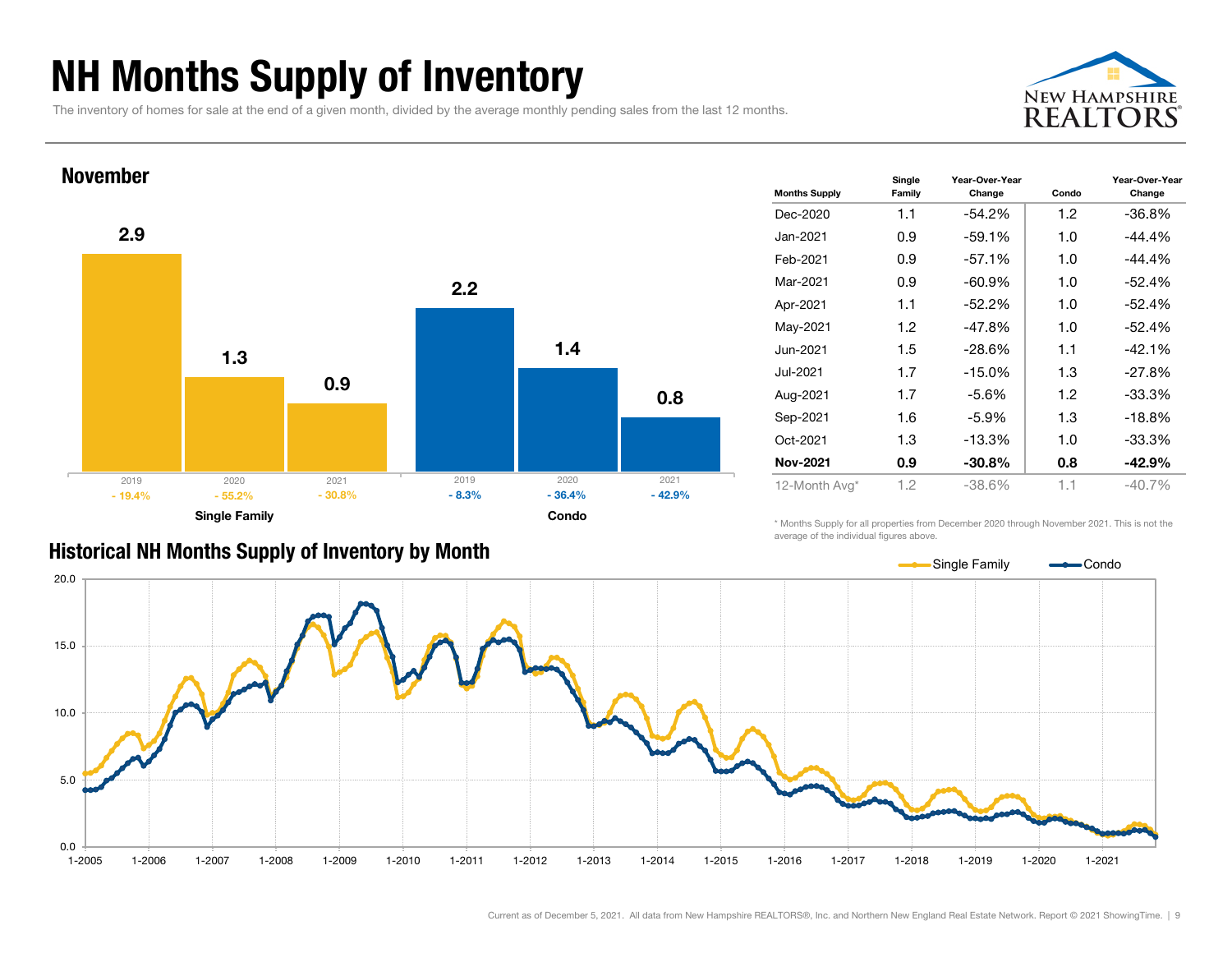### NH New Listings

A count of the properties that have been newly listed on the market in a given month.





| <b>New Listings</b> | Single<br>Family | Year-Over-Year<br>Change | Condo | Year-Over-Year<br>Change |
|---------------------|------------------|--------------------------|-------|--------------------------|
| Dec-2020            | 814              | $+30.7%$                 | 268   | +20.7%                   |
| Jan-2021            | 945              | $-12.7\%$                | 350   | $-2.0%$                  |
| Feb-2021            | 923              | -30.9%                   | 375   | $-2.3%$                  |
| Mar-2021            | 1,613            | -5.8%                    | 515   | $+11.2%$                 |
| Apr-2021            | 1,867            | $+35.3%$                 | 550   | $+85.8%$                 |
| May-2021            | 2,008            | $-3.1\%$                 | 493   | $-3.5%$                  |
| Jun-2021            | 2,444            | $+8.8\%$                 | 602   | $+5.8%$                  |
| Jul-2021            | 2.163            | $+1.2%$                  | 553   | $-10.2%$                 |
| Aug-2021            | 2,021            | $-8.3\%$                 | 506   | $-24.7%$                 |
| Sep-2021            | 1,821            | $-14.8\%$                | 515   | $-10.7%$                 |
| Oct-2021            | 1,417            | -27.7%                   | 444   | $-8.6%$                  |
| <b>Nov-2021</b>     | 1,102            | $-8.8%$                  | 360   | $-5.8\%$                 |
| 12-Month Avg        | 1,675            | -4.8%                    | 461   | $-0.1%$                  |

#### Historical NH New Listings by Month

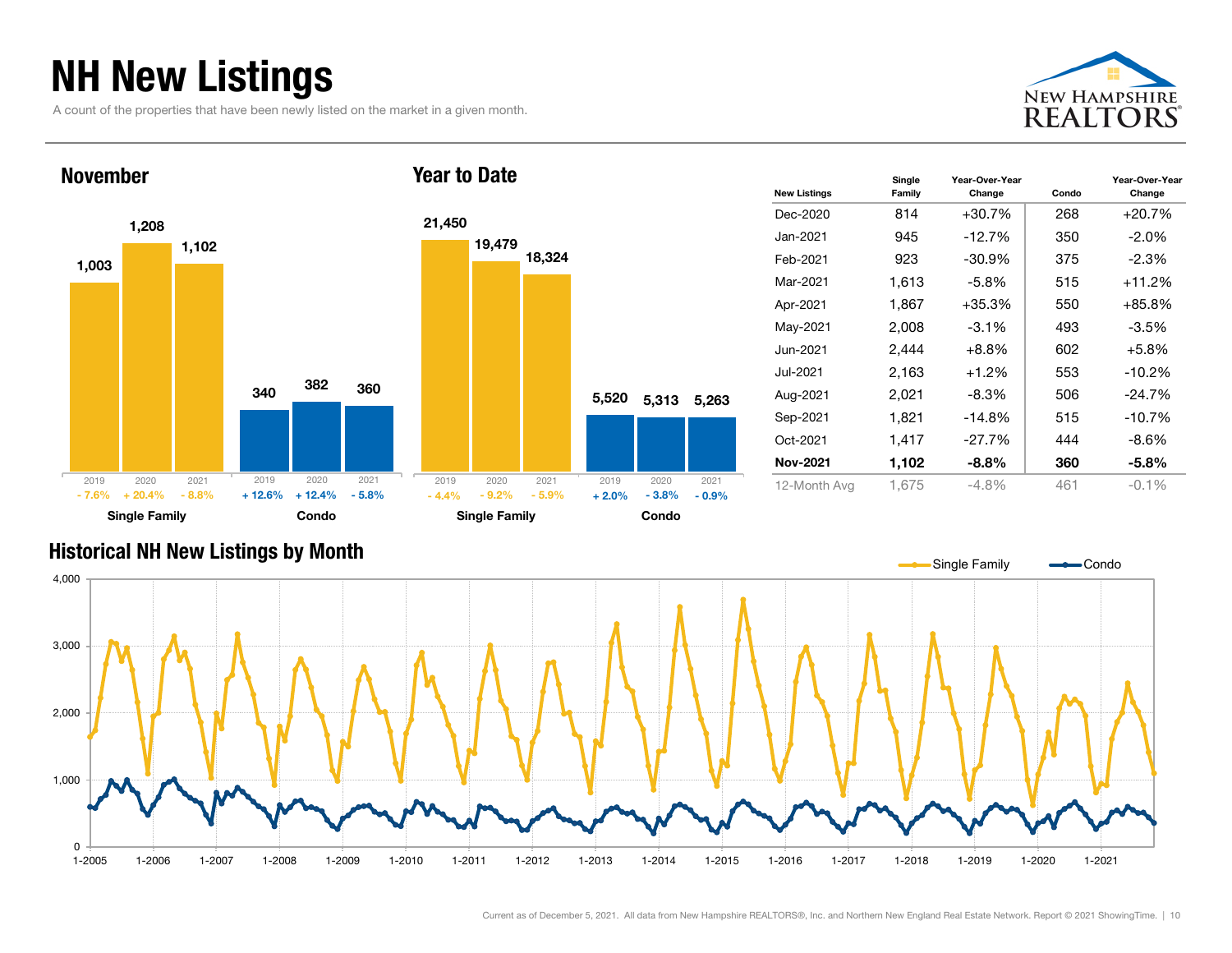### NH Inventory of Homes for Sale

The number of properties available for sale in active status at the end of a given month.





#### Historical NH Inventory of Homes for Sale by Month

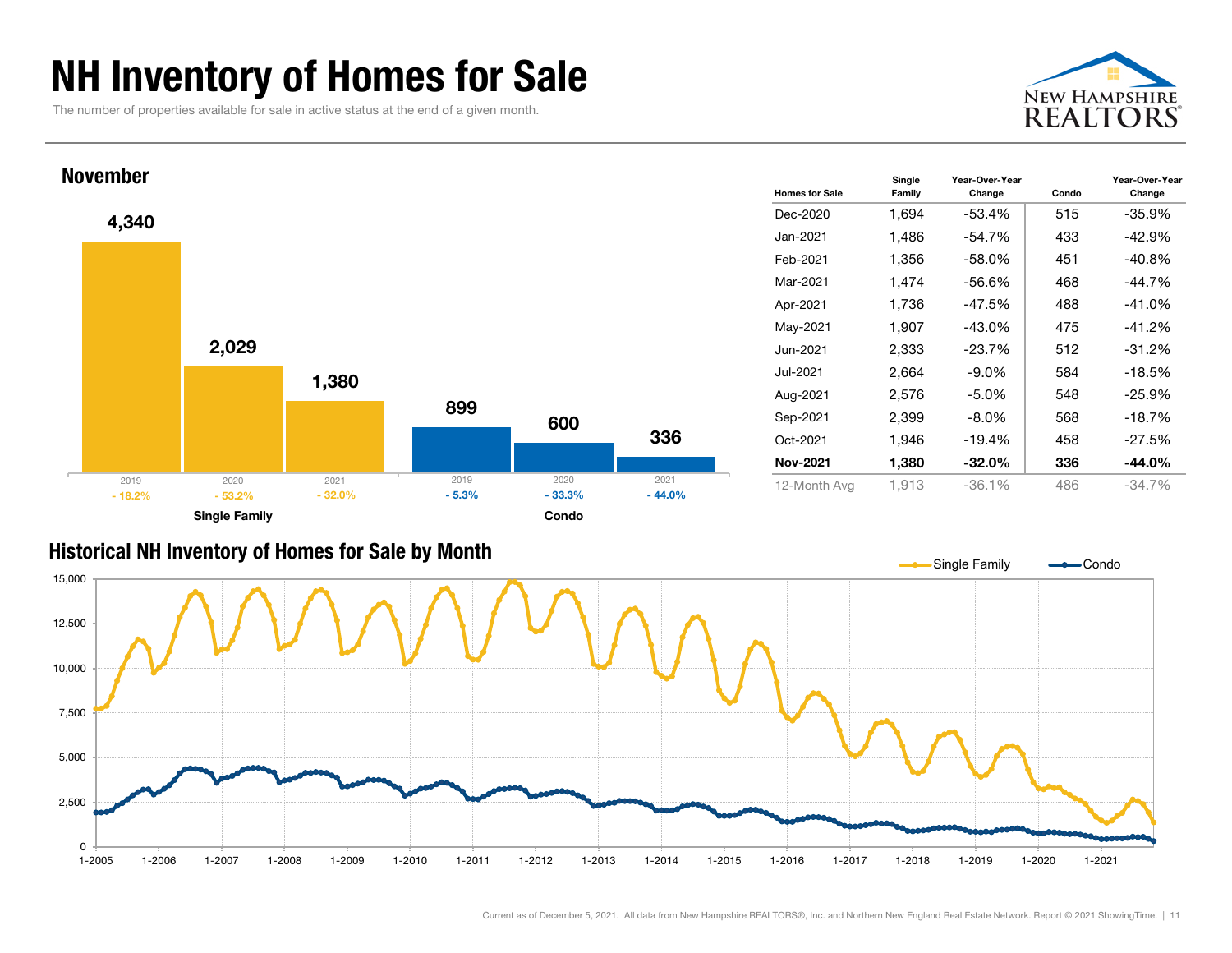### NH Percent of List Price Received

Percentage found when dividing a property's sales price by its most recent list price, then taking the average for all properties sold in a given month, not accounting for seller concessions.



#### November

#### Year to Date



| Pct. of List Price<br>Received | Single<br>Family | Year-Over-Year<br>Change | Condo  | Year-Over-Year<br>Change |
|--------------------------------|------------------|--------------------------|--------|--------------------------|
| Dec-2020                       | 100.3%           | +2.3%                    | 100.7% | $+2.0%$                  |
| Jan-2021                       | 100.8%           | +3.3%                    | 100.5% | $+1.8%$                  |
| Feb-2021                       | 100.8%           | +3.4%                    | 101.5% | $+2.8%$                  |
| Mar-2021                       | 102.2%           | +3.4%                    | 101.5% | $+2.5%$                  |
| Apr-2021                       | 103.3%           | +4.7%                    | 102.8% | $+2.9%$                  |
| May-2021                       | 104.0%           | +5.4%                    | 102.8% | $+3.3%$                  |
| Jun-2021                       | 104.4%           | +5.3%                    | 103.1% | $+4.1%$                  |
| Jul-2021                       | 103.9%           | $+3.9\%$                 | 103.2% | $+3.1%$                  |
| Aug-2021                       | 102.7%           | $+2.4%$                  | 103.1% | $+2.9%$                  |
| Sep-2021                       | 101.8%           | +1.5%                    | 102.6% | $+2.3%$                  |
| Oct-2021                       | 101.5%           | +0.9%                    | 102.0% | $+1.4%$                  |
| <b>Nov-2021</b>                | 101.6%           | +1.0%                    | 101.7% | $+1.3%$                  |
| 12-Month Avg*                  | 102.3%           | $+2.9%$                  | 102.2% | $+2.5%$                  |

#### Historical NH Percent of List Price Received by Month

\* Pct. of List Price Received for all properties from December 2020 through November 2021. This is not the average of the individual figures above.

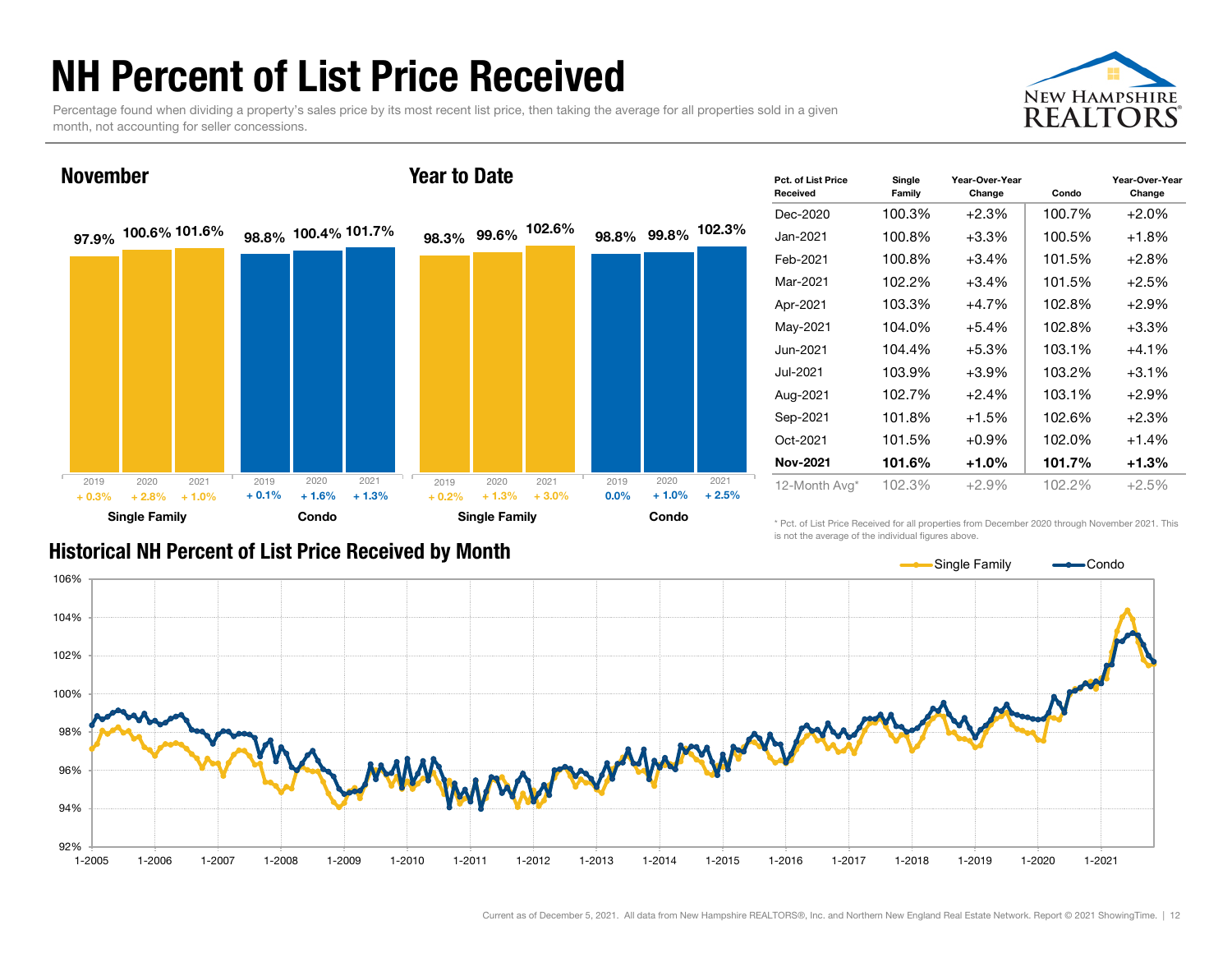# NH Housing Affordability Index

This index measures housing affordability for the region. For example, an index of 120 means the median household income is 120% of what is necessary to qualify for the median-priced home under prevailing interest rates. A higher number means greater affordability.

Year to Date



#### 130177123170106138Single Family **Condo** November2019 2020 2021- 5.4%% - 5.4% - 13.8% + 16.4% - 4.0% - 18.8% 2019 2020 2021+ 10.2%131183 130174109149Single Family **Condo** - 4.9% $-14.4%$ 2019 2020 2021 2019 2020 2021  $+ 10.1%$  $-0.8\%$   $-16.2\%$   $+10.9\%$

| <b>Affordability Index</b> | Single<br>Family | Year-Over-Year<br>Change | Condo | Year-Over-Year<br>Change |
|----------------------------|------------------|--------------------------|-------|--------------------------|
| Dec-2020                   | 124              | $-5.3%$                  | 158   | $-11.7%$                 |
| Jan-2021                   | 122              | $-13.5%$                 | 170   | $-5.0\%$                 |
| Feb-2021                   | 114              | $-19.1%$                 | 149   | $-19.5%$                 |
| Mar-2021                   | 112              | $-11.1%$                 | 152   | $-5.6%$                  |
| Apr-2021                   | 109              | $-14.2%$                 | 150   | $-9.1%$                  |
| May-2021                   | 104              | $-18.8%$                 | 139   | $-15.8%$                 |
| Jun-2021                   | 102              | $-19.0\%$                | 148   | $-12.9%$                 |
| Jul-2021                   | 103              | $-16.9%$                 | 142   | $-17.9%$                 |
| Aug-2021                   | 102              | $-16.4%$                 | 147   | $-12.0%$                 |
| Sep-2021                   | 104              | $-14.8%$                 | 139   | $-18.7%$                 |
| Oct-2021                   | 109              | $-11.4%$                 | 134   | $-22.1%$                 |
| <b>Nov-2021</b>            | 106              | $-13.8%$                 | 138   | -18.8%                   |
| 12-Month Avg*              | 109              | $-17.2%$                 | 128   | $-19.5%$                 |

#### Historical NH Housing Affordability Index by Mont h

\* Affordability Index for all properties from December 2020 through November 2021. This is not the average of the individual figures above.

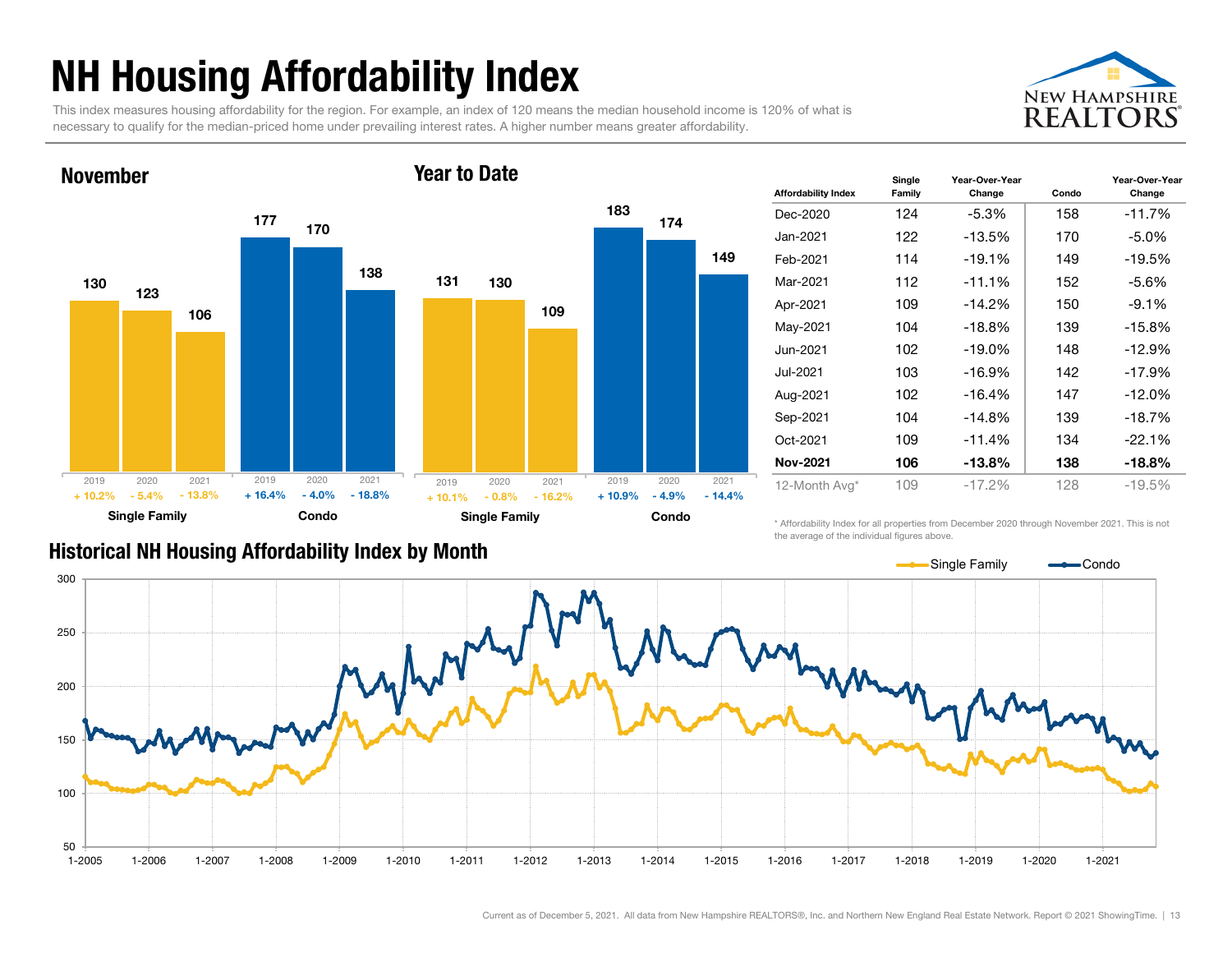# NH All Properties Activity Overview

Key metrics by report month and for year-to-date (YTD) starting from the first of the year. Includes Single Family, Condos and Manufactured/Mobile Homes.



| <b>Key Metrics</b>                         | <b>Historical Sparkbars</b>                     | 11-2020   | 11-2021   | <b>Percent Change</b> | <b>YTD 2020 YTD 2021</b> |           | Percent Change |
|--------------------------------------------|-------------------------------------------------|-----------|-----------|-----------------------|--------------------------|-----------|----------------|
| <b>Closed Sales</b>                        | 11-2018<br>11-2019<br>11-2020<br>11-2021        | 2,357     | 2,146     | $-9.0%$               | 22,350                   | 21,934    | $-1.9%$        |
| <b>Median Sales Price</b>                  | 11-2018<br>11-2020<br>11-2021                   | \$329,225 | \$375,000 | $+13.9%$              | \$307,500                | \$360,000 | $+17.1%$       |
| \$ Volume of Closed Sales<br>(in millions) | 11-2018<br>11-2020<br>11-2021<br>11-2019        | \$901.1   | \$900.4   | $-0.1%$               | \$7,908.3                | \$9,056.0 | $+14.5%$       |
| <b>Days on Market</b>                      | 11-2019<br>11-2018<br>$11 - 2020$<br>$11 - 202$ | 36        | 25        | $-30.6%$              | 47                       | 26        | $-44.7%$       |
| <b>Pending Sales</b>                       | 11-2018<br>11-2019<br>11-2020<br>11-2021        | 1,861     | 1,897     | $+1.9%$               | 24,272                   | 22,919    | $-5.6%$        |
| <b>Months Supply</b>                       | 11-2020<br>11-2019<br>11-2021<br>11-2018        | 1.3       | 0.9       | $-30.8%$              |                          |           |                |
| <b>New Listings</b>                        | 11-2018<br>11-2019<br>11-2020<br>11-2021        | 1,689     | 1,557     | $-7.8%$               | 25,958                   | 24,744    | $-4.7%$        |
| <b>Homes for Sale</b>                      | 11-2018<br>11-2021<br>11-2019<br>11-2020        | 2,761     | 1,818     | $-34.2%$              |                          |           |                |
| <b>Pct. of List Price Received</b>         | 11-2018<br>11-2019<br>11-2020<br>11-2021        | 100.5%    | 101.6%    | $+1.1%$               | 99.5%                    | 102.4%    | $+2.9%$        |
| <b>Affordability Index</b>                 | 11-2018<br>11-2019<br>11-2020<br>11-2021        | 132       | 114       | $-13.5%$              | 141                      | 119       | $-15.8%$       |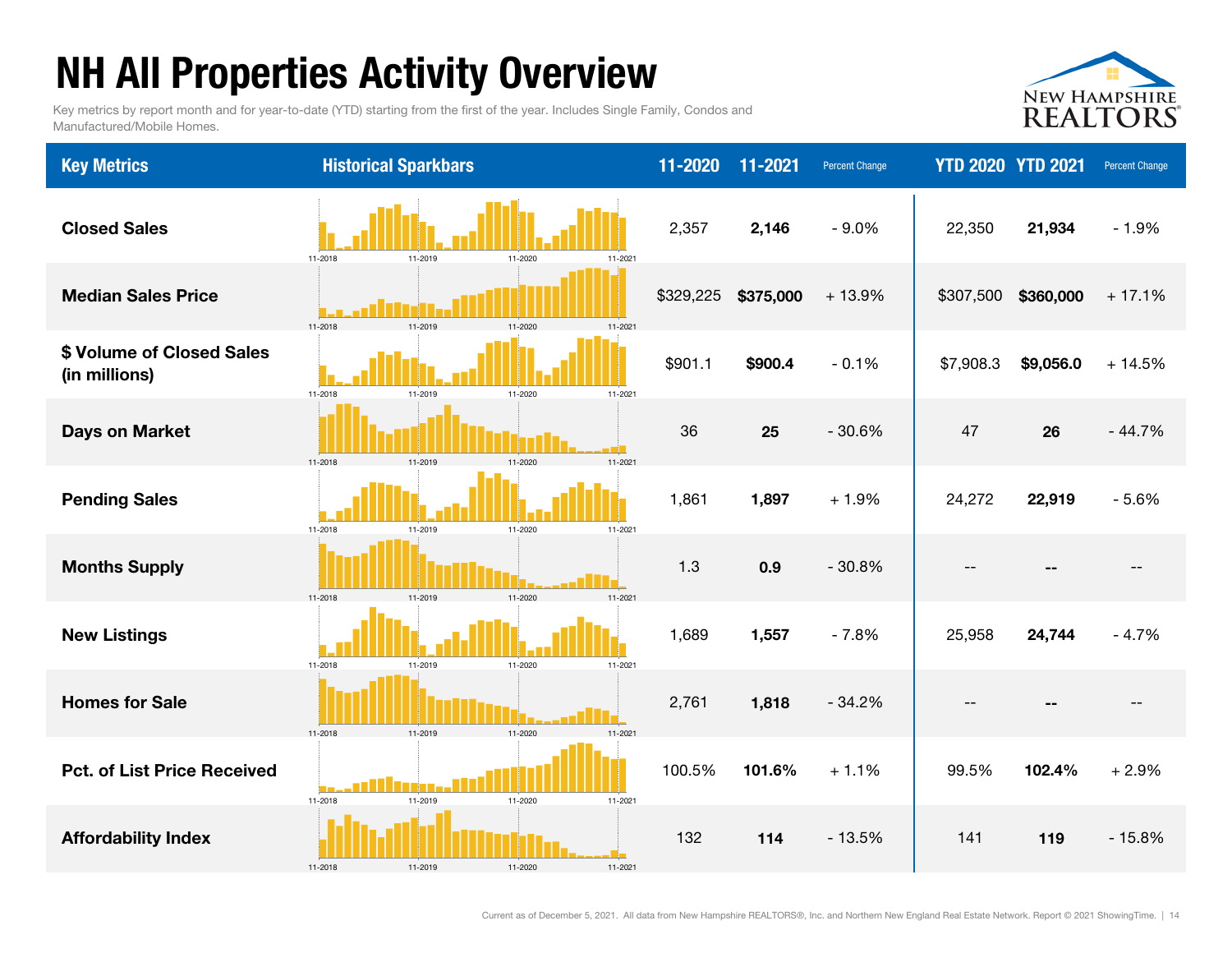### NH Single Family Residential Activity by County

Key metrics by report month for the counties in the state of New Hampshire.



|                               | <b>Closed Sales</b> |         | <b>Median Sales Price</b> |           |           | <b>Sales Volume</b><br>(In Millions) |           |                 | <b>Days on Market</b> |     |                 | <b>Pending Sales</b> |        |                 |          |
|-------------------------------|---------------------|---------|---------------------------|-----------|-----------|--------------------------------------|-----------|-----------------|-----------------------|-----|-----------------|----------------------|--------|-----------------|----------|
|                               | 11-2020             | 11-2021 | $+/-$                     | 11-2020   | 11-2021   | $+/-$                                |           | 11-2020 11-2021 | $+/-$                 |     | 11-2020 11-2021 | $+/-$                |        | 11-2020 11-2021 | $+/-$    |
| <b>Belknap</b>                | 110                 | 99      | $-10.0%$                  | \$341,000 | \$390,000 | $+14.4%$                             | \$50.3    | \$47.3          | $-6.0%$               | 30  | 38              | $+26.7%$             | 91     | 101             | $+11.0%$ |
| Belknap Year-to-Date          | 1,147               | 987     | $-13.9%$                  | \$310,000 | \$374,950 | $+21.0%$                             | \$532.7   | \$514.6         | $-3.4%$               | 52  | 29              | $-44.2%$             | 1,261  | 1,101           | $-12.7%$ |
| Carroll                       | 135                 | 106     | $-21.5%$                  | \$355,000 | \$407,750 | $+14.9%$                             | \$71.1    | \$55.1          | $-22.5%$              | 48  | 45              | $-6.3%$              | 88     | 91              | $+3.4%$  |
| Carroll Year-to-Date          | 1,186               | 1,125   | $-5.1%$                   | \$299,900 | \$372,000 | $+24.0%$                             | \$494.8   | \$575.8         | $+16.4%$              | 65  | 33              | $-49.2%$             | 1,294  | 1,196           | $-7.6%$  |
| <b>Cheshire</b>               | 103                 | 109     | $+5.8%$                   | \$257,152 | \$310,000 | $+20.6%$                             | \$29.7    | \$36.5          | $+22.9%$              | 39  | 33              | $-15.4%$             | 82     | 96              | $+17.1%$ |
| Cheshire Year-to-Date         | 924                 | 952     | $+3.0%$                   | \$249,950 | \$281,000 | $+12.4%$                             | \$257.8   | \$306.9         | $+19.0%$              | 61  | 27              | $-55.7%$             | 995    | 1,018           | $+2.3%$  |
| Coos                          | 67                  | 51      | $-23.9%$                  | \$136,200 | \$250,000 | $+83.6%$                             | \$11.3    | \$14.9          | $+31.9%$              | 82  | 48              | $-41.5%$             | 47     | 50              | $+6.4%$  |
| Coos Year-to-Date             | 576                 | 532     | - 7.6%                    | \$133,000 | \$179,950 | $+35.3%$                             | \$97.0    | \$119.7         | $+23.4%$              | 124 | 62              | $-50.0\%$            | 619    | 564             | $-8.9%$  |
| Grafton                       | 134                 | 111     | $-17.2%$                  | \$277,250 | \$290,000 | $+4.6%$                              | \$44.8    | \$46.2          | $+3.1%$               | 55  | 43              | $-21.8%$             | 95     | 74              | $-22.1%$ |
| Grafton Year-to-Date          | 1,264               | 1,182   | $-6.5%$                   | \$260,000 | \$310,000 | $+19.2%$                             | \$431.0   | \$497.5         | $+15.4%$              | 78  | 36              | $-53.8%$             | 1,410  | 1,203           | $-14.7%$ |
| Hillsborough                  | 450                 | 396     | - 12.0%                   | \$373,500 | \$411,500 | $+10.2%$                             | \$189.8   | \$181.5         | $-4.4%$               | 28  | 19              | $-32.1%$             | 334    | 352             | $+5.4%$  |
| Hillsborough Year-to-Date     | 4,113               | 4,109   | $-0.1%$                   | \$350,000 | \$413,740 | $+18.2%$                             | \$1,574.1 | \$1,884.5       | $+19.7%$              | 32  | 18              | - 43.8%              | 4,475  | 4,283           | $-4.3%$  |
| <b>Merrimack</b>              | 206                 | 178     | $-13.6%$                  | \$314,500 | \$398,450 | $+26.7%$                             | \$74.6    | \$78.7          | $+5.5%$               | 29  | 19              | $-34.5%$             | 147    | 138             | $-6.1%$  |
| Merrimack Year-to-Date        | 1,829               | 1,714   | $-6.3%$                   | \$305,000 | \$365,000 | $+19.7%$                             | \$631.1   | \$691.5         | $+9.6%$               | 37  | 23              | $-37.8%$             | 1,983  | 1,774           | $-10.5%$ |
| Rockingham                    | 402                 | 337     | $-16.2%$                  | \$441,750 | \$520,000 | $+17.7%$                             | \$216.3   | \$195.5         | $-9.6%$               | 32  | 22              | $-31.3%$             | 301    | 280             | $-7.0%$  |
| Rockingham Year-to-Date       | 3,566               | 3,415   | $-4.2%$                   | \$434,900 | \$500,000 | $+15.0%$                             | \$1,797.4 | \$1,982.9       | $+10.3%$              | 41  | 22              | $-46.3%$             | 3,899  | 3,566           | $-8.5%$  |
| <b>Strafford</b>              | 135                 | 130     | $-3.7%$                   | \$319,000 | \$369,500 | $+15.8%$                             | \$50.8    | \$51.3          | $+1.0%$               | 29  | 20              | $-31.0%$             | 135    | 117             | $-13.3%$ |
| <b>Strafford Year-to-Date</b> | 1,454               | 1.424   | $-2.1%$                   | \$300,000 | \$360,000 | $+20.0%$                             | \$488.1   | \$573.4         | $+17.5%$              | 37  | 23              | $-37.8%$             | 1,561  | 1,465           | $-6.1%$  |
| <b>Sullivan</b>               | 65                  | 55      | $-15.4%$                  | \$230,000 | \$255,000 | $+10.9%$                             | \$21.0    | \$17.1          | $-18.6%$              | 58  | 32              | $-44.8%$             | 64     | 55              | $-14.1%$ |
| Sullivan Year-to-Date         | 675                 | 590     | $-12.6%$                  | \$224,000 | \$265,000 | $+18.3%$                             | \$215.3   | \$204.4         | $-5.1%$               | 72  | 36              | $-50.0\%$            | 762    | 607             | $-20.3%$ |
| <b>Entire State</b>           | 1,807               | 1,572   | $-13.0\%$                 | \$353,000 | \$401,000 | $+13.6%$                             | \$759.6   | \$724.0         | $-4.7%$               | 36  | 27              | $-25.0%$             | 1,384  | 1,354           | $-2.2%$  |
| Entire State Year-to-Date     | 16,734              | 16,030  | $-4.2%$                   | \$334,000 | \$392,500 | $+17.5%$                             | \$6,519.4 | \$7,351.3       | $+12.8%$              | 48  | 26              | - 45.8%              | 18,259 | 16,777          | $-8.1%$  |